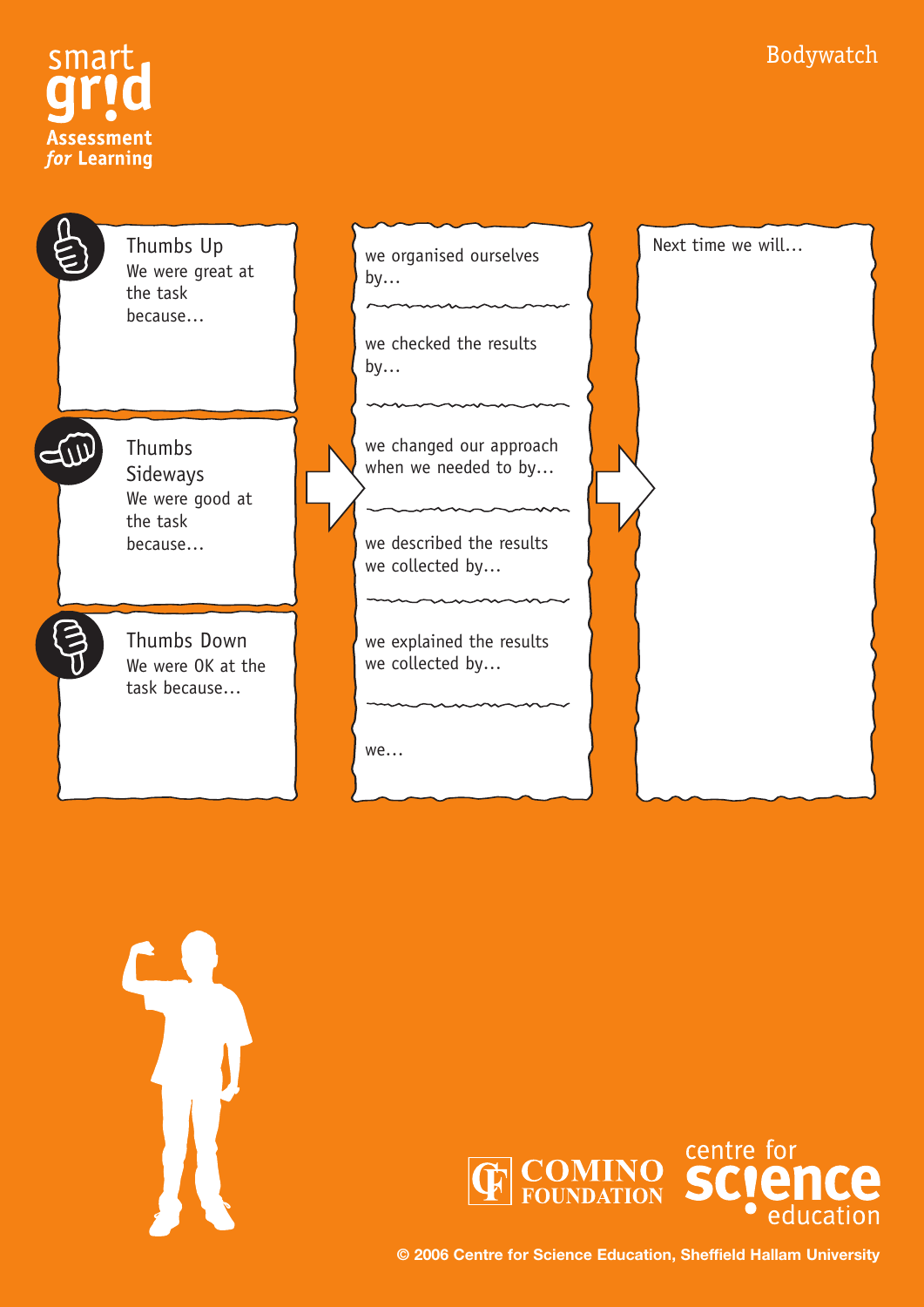



## Bodywatch

Self Management: to keep track of what I am doing

Investigative skills: to decide on what kind of evidence to collect and what equipment and materials to use

Activating Personal Capabilities in Science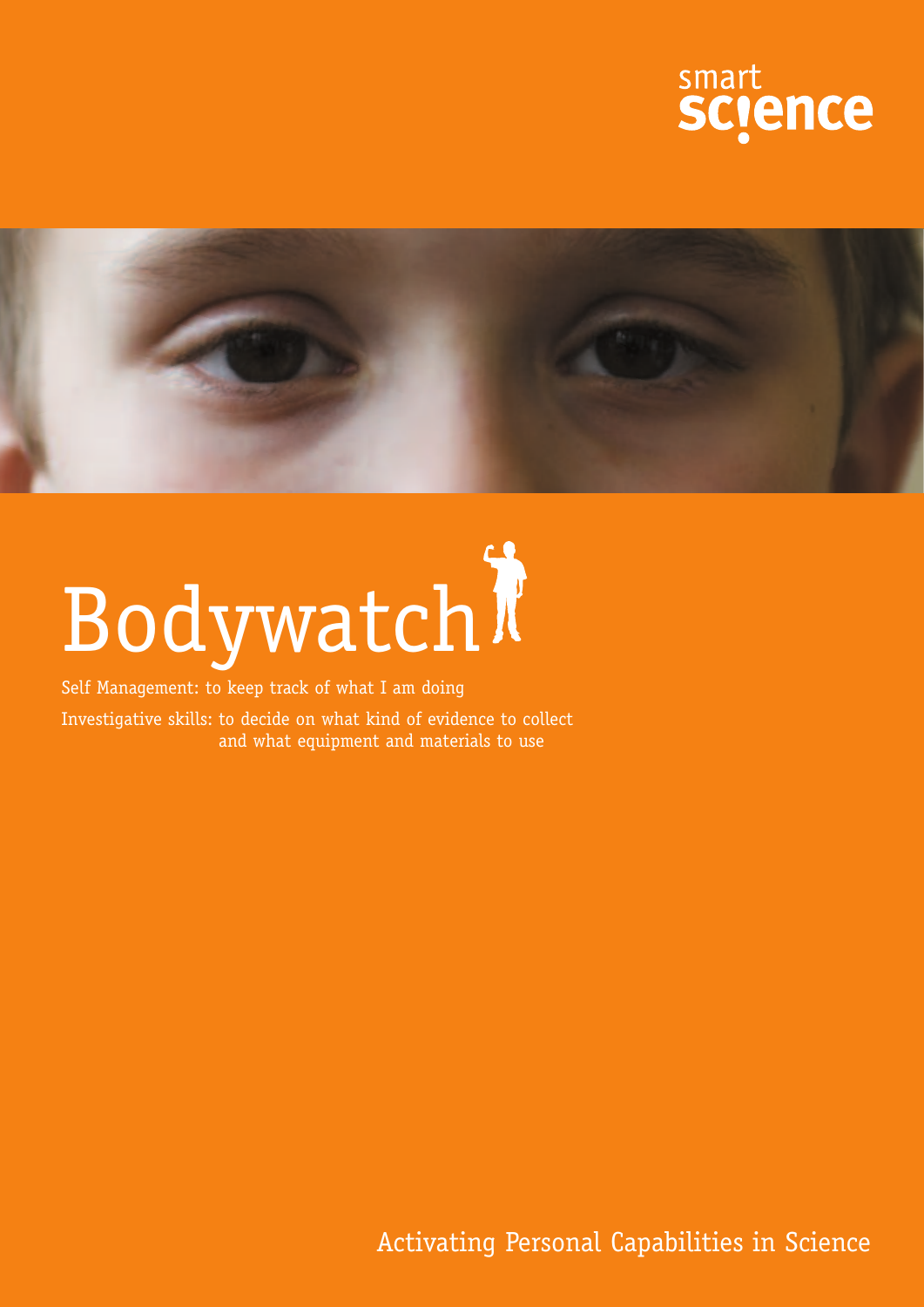

## Generic task **When I went to…**



#### **Learning Objective**

Self Management: to keep track of what I am doing

#### **Introducing the task 5 minutes**

Ask the children whether they've ever let their mind wander in a lesson or a meeting. Have they ever lost track of what the discussion was about or not really paid attention to what needed to be done. Give a personal example of a time it happened to you.

Keeping track of what is going on around us is about keeping our eyes and ears open. Explain that 'When I went to…' challenges us to keep track of what other people are saying. The class will need to work together to see how many things they can remember from different shopping lists. Remember, that helping others out is often the way we all succeed.

#### **Running the task 15 minutes**

- 1 Organise the children into a circle, facing inwards. Decide on where the game is to be set  $-$  e.g. at the shop, on the farm, in space, at the garden centre etc.
- 2 Start the game with one child saying, 'When I went to the shop I bought…' adding one item they bought from the shop.
- 3 The next child repeats the sentence and adds another item. Go round the group by repeating the sentence and adding more and more items to the list.
- 4 If someone gets stuck they can ask the group to help and the game continues.

How did you keep track of what other people said? Try not to repeat the same item on the list – if you do you can have another go, but if you do it again, you'll have to start again!

#### **Helpful Hints**

Encourage the children to think of unusual things as they may help people remember them better. Tell them to imagine the item as the person says it, so that they have a picture in their mind as they look at each person.

Ideas to give this task a science focus:

- Ask for items to do with a healthy (or unhealthy) diet for the shopping trip.
- Ask for items to do with living things for the trip to the farm or garden centre.
- Ask for items to do with the Earth, Sun and Moon for your trip into space.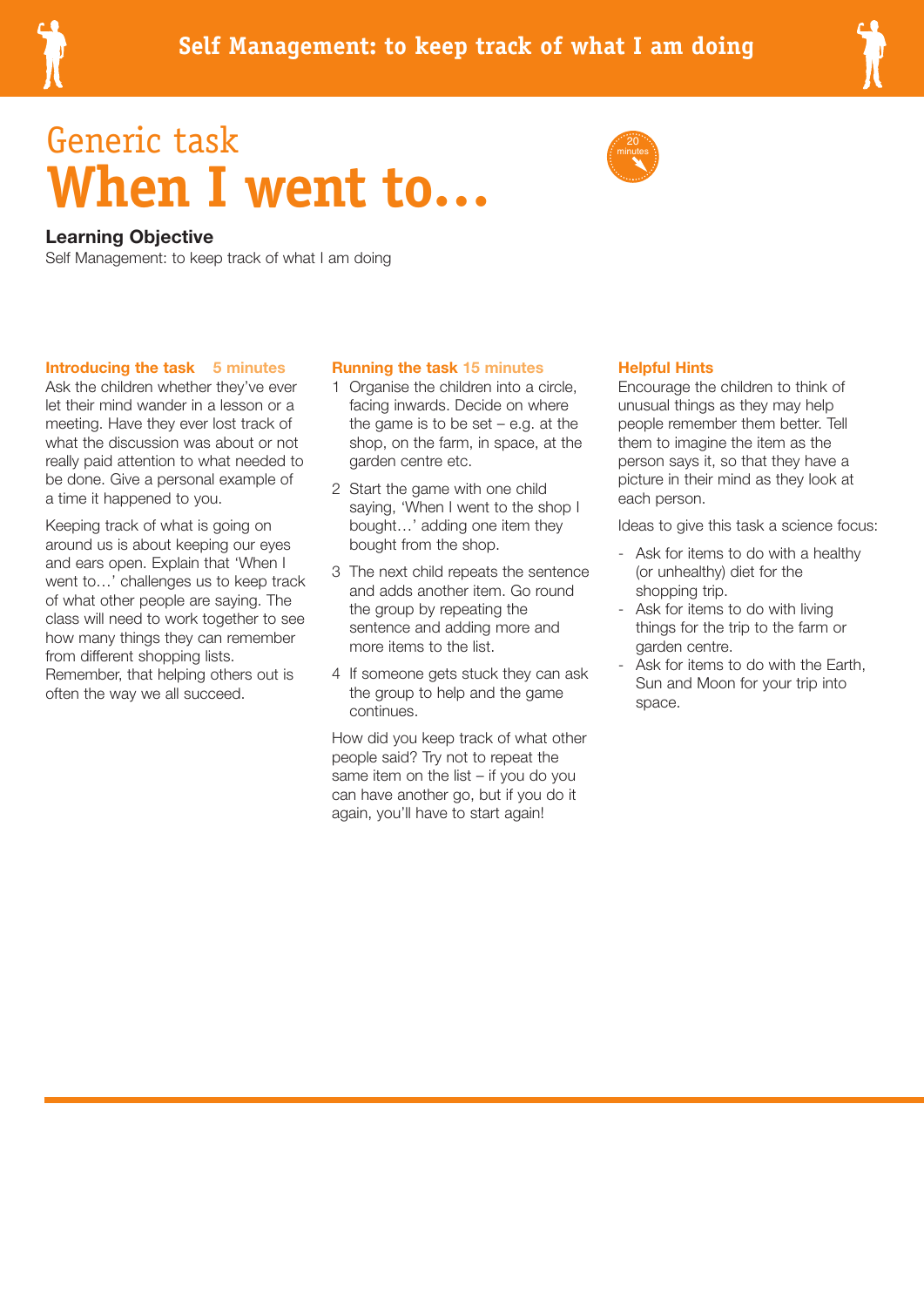

## Science embedded task **Bodywatch**



#### **Learning Objectives**

**National Curriculum** Sc1: 2c, 2i

**Investigative Skills** to decide on what kind of evidence to collect and what equipment and materials to use to make comparisons and identify simple patterns in their own observations and measurements

#### **Equipment**

A range of measuring equipment, e.g. stopwatches, measuring tapes, metre rules, string, bathroom scales etc.

#### **Success Criteria**

To be successful the children will:

- organise themselves to collect the information
- check the accuracy of their results
- change their approach where necessary
- describe and explain the results they have collected.

#### **Introducing the task 15 minutes**

Ask the children what they know about keeping track of themselves or the things around them (relate this back to the generic When I went to… task). Use the sheet, 'Bodywatch', to introduce the idea that some changes happen in our body which we're not always aware of… and rarely keep track of. Discuss with the children ideas about long term changes in people as they get older, e.g. increase in weight, height, strength and then explain that others happen over shorter periods of time, even within a single day.

Encourage the children to extend the list started on the sheet. Discuss and share as a whole class any ideas they produce.

#### **Running the task 30 minutes (plus time needed for collecting results)**

- 1 Organise the children into teams of two to four.
- 2 Tell each team to decide on a factor that they will measure or observe over a day. How do they think it will change? Using their science knowledge they must predict what might happen – and give a reason for it.
- 3 Emphasise that they will be responsible for keeping track of what happens. They will have to remember to collect enough results to make a good scientific study. The results must be accurate and recorded carefully and checked if necessary. Use the Bodywatch Support Cards to help as appropriate.
- 4 Ask the teams to note down how they will collect their data on the Bodywatch Activity Planner. Some teams may also need to draft a table for recording results.
- 5 Encourage them to consider what they will do if they notice that things aren't going well. Reinforce the idea that by collecting plenty of results patterns can be recognised and the reliability of the data is improved. Data could be collected over the course of a school day or as 'homework'.

#### **Reviewing the task 15 minutes**

Ask the children how successful they were at keeping track of what was happening and how they collected the data. Were they able to collect results at all of the times they planned? Did anyone check the accuracy of the data and how? Ask the teams to describe their results to the rest of the class and give an explanation of what they found, comparing the results to their prediction. Once the discussion is complete, involve the children in making an overall judgement about how well they worked using the assessment for learning Smart Grid (see back cover).

#### **Resources**



|                                                                                                                                                                                                                  |                                    | <b>Badowatch</b>                                                                                                   |
|------------------------------------------------------------------------------------------------------------------------------------------------------------------------------------------------------------------|------------------------------------|--------------------------------------------------------------------------------------------------------------------|
|                                                                                                                                                                                                                  |                                    | <b>BODYWATCH</b><br>Activity<br>Plasner                                                                            |
|                                                                                                                                                                                                                  |                                    |                                                                                                                    |
|                                                                                                                                                                                                                  |                                    | the possible that the company of the company of the company of the company of                                      |
|                                                                                                                                                                                                                  |                                    | the contract of the contract of the contract of the                                                                |
|                                                                                                                                                                                                                  |                                    | <b>Between 19</b>                                                                                                  |
|                                                                                                                                                                                                                  |                                    |                                                                                                                    |
|                                                                                                                                                                                                                  |                                    |                                                                                                                    |
|                                                                                                                                                                                                                  |                                    |                                                                                                                    |
|                                                                                                                                                                                                                  |                                    | He will take our results with<br>The agreeminated assessment for this in law                                       |
|                                                                                                                                                                                                                  |                                    |                                                                                                                    |
|                                                                                                                                                                                                                  |                                    | the will record our results many to the three top the three countries are the                                      |
|                                                                                                                                                                                                                  |                                    | The person (prople responsible for this is law                                                                     |
|                                                                                                                                                                                                                  |                                    | the will expect the results: In a table                                                                            |
|                                                                                                                                                                                                                  |                                    | magazine and control to the con-<br>amount of the control of the control of the control of the control of the con- |
|                                                                                                                                                                                                                  |                                    |                                                                                                                    |
| Could this really be true?<br>bady change more a day?<br>The tie weld severe more bilines to the<br><b>But before.</b><br>Helght<br>Pulse rate<br>Muscle strength<br>(3) Size of feet<br>$\mathbf{D}$ for colour | Could problem stor about the human |                                                                                                                    |

|   |  | halywatch                  |
|---|--|----------------------------|
| Ī |  | <b>BODYWATCH</b>           |
|   |  | Table or graph of results. |
|   |  |                            |
|   |  | What we found out          |
|   |  |                            |
|   |  |                            |
|   |  |                            |

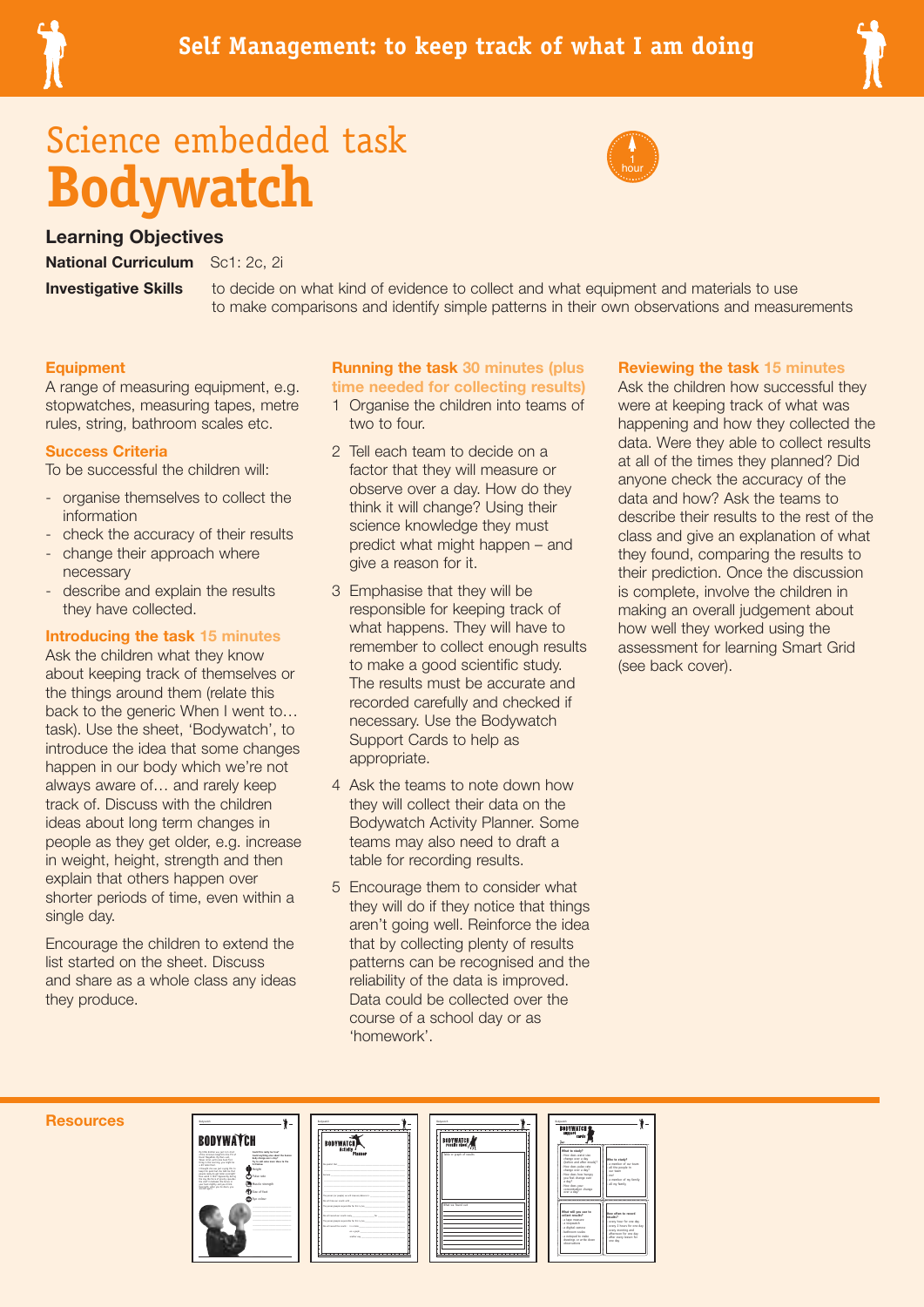

# BODYWAYCH

My little brother was just 1cm short of the minimum height for the 'Pit of Doom' MegaRide. My Mum said, 'Never mind, we'll come back first thing in the morning, you might be a bit taller then'.

I thought she was just saying this to keep him quiet but she told me that people really do get taller overnight! How weird is that? Apparently during the day the force of gravity squashes the stuff in between the bones in your back slightly and you shrink. Overnight, when you lie down, you stretch again.

**Could this really be true?** 

**Could anything else about the human body change over a day?** 

\_\_\_\_\_\_\_\_\_\_\_\_\_\_\_\_\_\_\_\_\_\_\_\_\_\_\_\_\_\_\_\_\_\_

\_\_\_\_\_\_\_\_\_\_\_\_\_\_\_\_\_\_\_\_\_\_\_\_\_\_\_\_\_\_\_\_\_\_

\_\_\_\_\_\_\_\_\_\_\_\_\_\_\_\_\_\_\_\_\_\_\_\_\_\_\_\_\_\_\_\_\_\_

\_\_\_\_\_\_\_\_\_\_\_\_\_\_\_\_\_\_\_\_\_\_\_\_\_\_\_\_\_\_\_\_\_\_

\_\_\_\_\_\_\_\_\_\_\_\_\_\_\_\_\_\_\_\_\_\_\_\_\_\_\_\_\_\_\_\_\_\_

\_\_\_\_\_\_\_\_\_\_\_\_\_\_\_\_\_\_\_\_\_\_\_\_\_\_\_\_\_\_\_\_\_\_

**Try to add some more ideas to the list below.**



Height

Pulse rate



Muscle strength

Size of feet

Eye colour

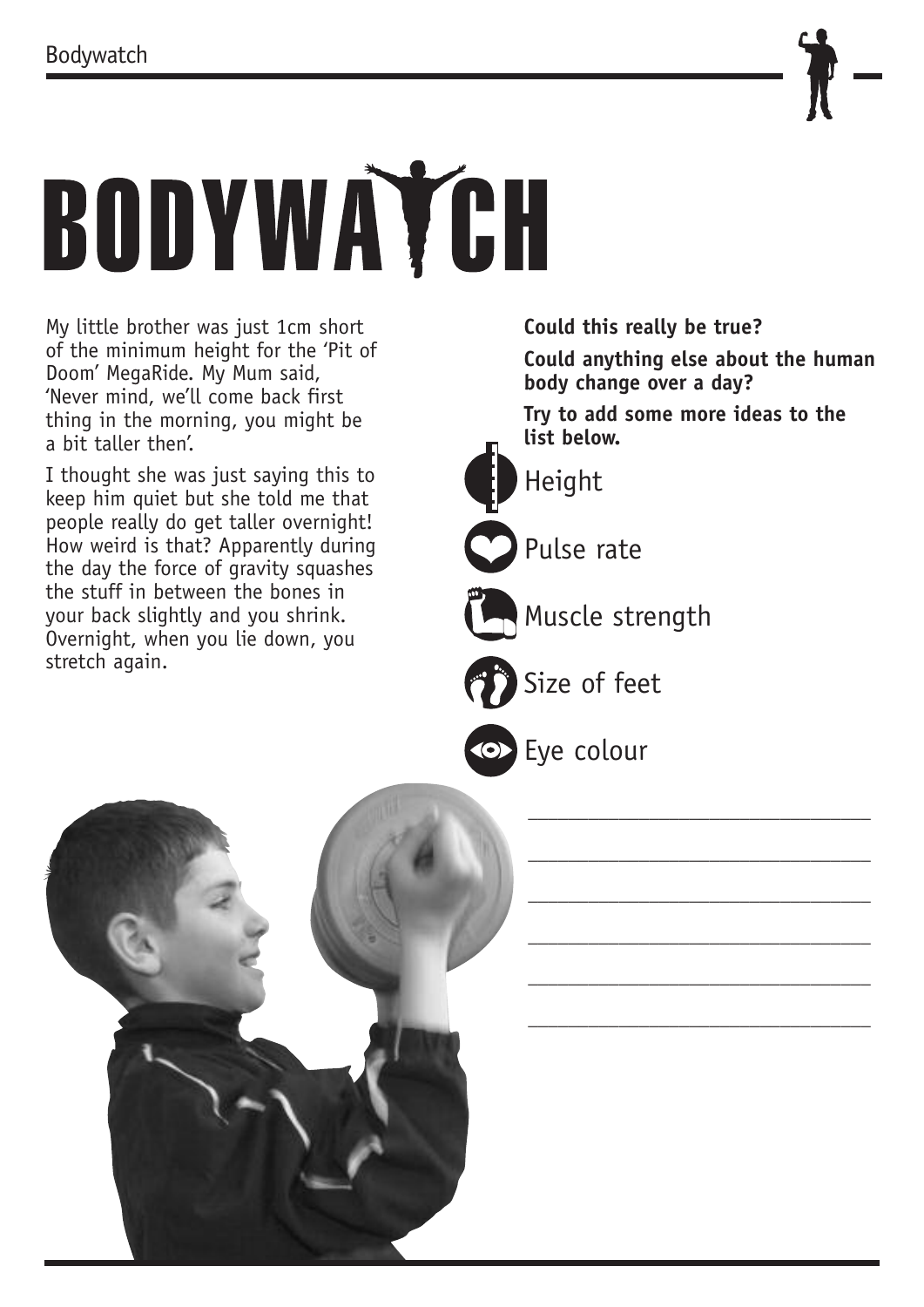| Bodywatch                                                                                                      |                                                              |
|----------------------------------------------------------------------------------------------------------------|--------------------------------------------------------------|
|                                                                                                                |                                                              |
| BODYWATCH<br><b>Activity</b><br><b>Planner</b>                                                                 |                                                              |
|                                                                                                                |                                                              |
| because                                                                                                        |                                                              |
|                                                                                                                |                                                              |
| The person (or people) we will measure/observe is _______________________________                              |                                                              |
| The person/people responsible for this is/are___________________________________                               |                                                              |
|                                                                                                                |                                                              |
| The person/people responsible for this is/are___________________________________                               |                                                              |
|                                                                                                                |                                                              |
|                                                                                                                | <u>indinationtroducitiontroducitiontroducitiontroducitio</u> |
| u di matematika di kacamatan dan matematika di kacamatan dan matematika di kacamatan dan matematika di kacamat |                                                              |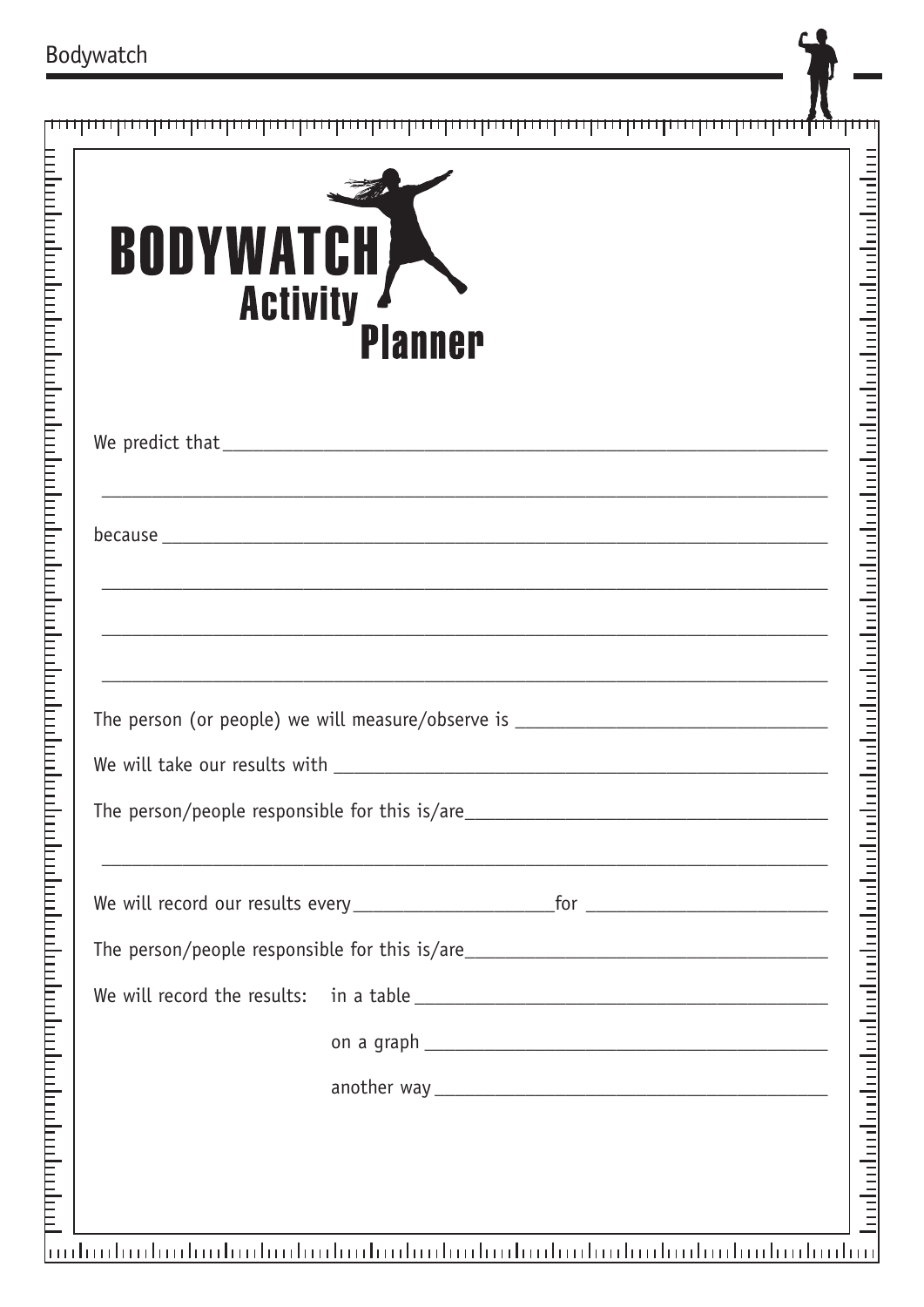#### րուղությունը հայտարարությունը հայտարարությունը հայտարարությունը հայտարարու**մ**ի մեր



Table or graph of results

### What we found out